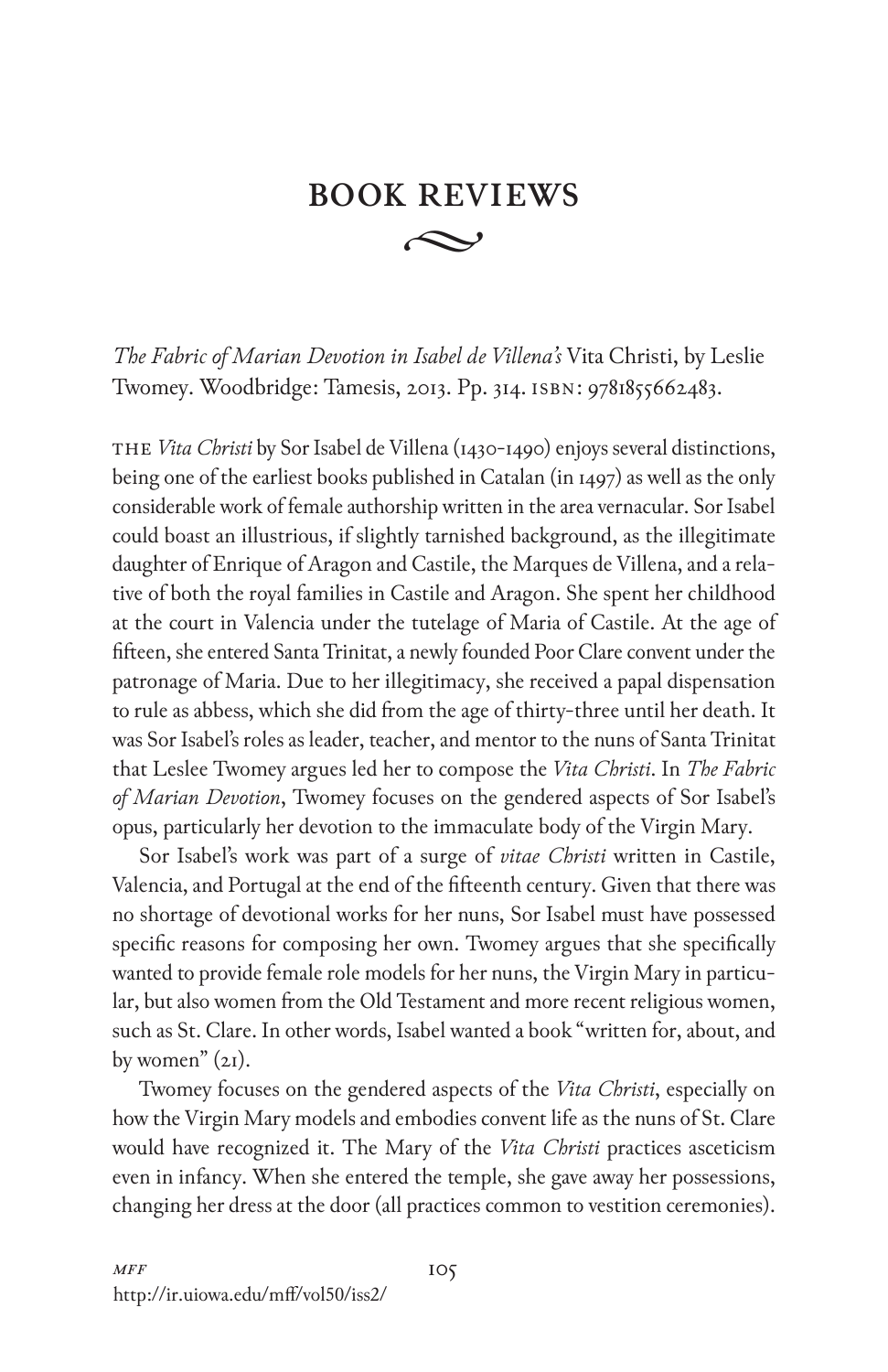While Mary's immaculate nature is unattainable, Twomey argues that Isabel focuses on the aspects of her life that nuns could strive to emulate. Her view of women is consistently positive, and she stresses the female presence in Christ's life. Unlike other female religious writers, she does not employ tropes of subservience, rather presenting herself as a religious authority, a role she also attributes to the Virgin Mary. Twomey points out that Isabel's literacy as well as her fluency with scripture allowed her to create such a work without male censure or interference, contrasting her with women like Elizabeth of Schönau or Angela de Foligno who required the transcription skills of men, opening up questions of editorial interference.

The heart of this book is a series of chapters focusing on material culture. Twomey analyzes the betrothal gifts the Virgin receives as well as the wardrobe that takes her from earth to heaven, including her crimson tunic, her six pairs of high-heeled shoes, her gold-embroidered and enamel-emblazoned gowns, her lavish jewelry, and her twelve-star crown. Twomey begins by taking the objects out of the realm of the spiritual and considering them in the context of the Spanish economy. Using guild records, descriptions of royal weddings, and even dyeing recipes, Twomey demonstrates that Isabel adorned the Virgin in the most luxurious of contemporary fashions. From the materials (lightreflecting damask and silk) to the colors, particularly red, her clothing indicated wealth and status. Kermes, the dried insect that produced crimson, was the most expensive of dyestuffs, used by Maxmilian's daughter Margaret for her wedding. So by dressing Mary in crimson, Isabel was literally fitting her out for queenship. Yet, there was "more at stake than an interest in fashion" (131). Every stitch possessed a codified meaning that Twomey indicates would be apparent to Isabel's nuns. The herb and flower embroidery featured lilies, chasteberries, and pearls, all known allusions to virginity. Other items related back to Old Testament imagery as well as convent life. The Virgin's crown, for example, was not only reminiscent of Old Testament queens such as Esther and Bathsheba but also the crowning that was part of each nun's entry into the convent. The high-heeled shoes, or tapins, a staple of royal dowries, called to mind the line from the Song of Songs, "How beautiful are your feet in sandals." The crimson of the tunic indicated not only nobility, but her life's blood that nurtured Christ in the womb, the Holy Spirit that overshadowed her, and the Pentecost.

The act of the Virgin's dressing and undressing was significant in itself symbolizing marriage and the remaking of a bride into her husband's family. It finds parallels in medieval betrothal stories such as Griselda's, where the idea of "re-clothing" is central to the marriage, in this case, between God and humanity.